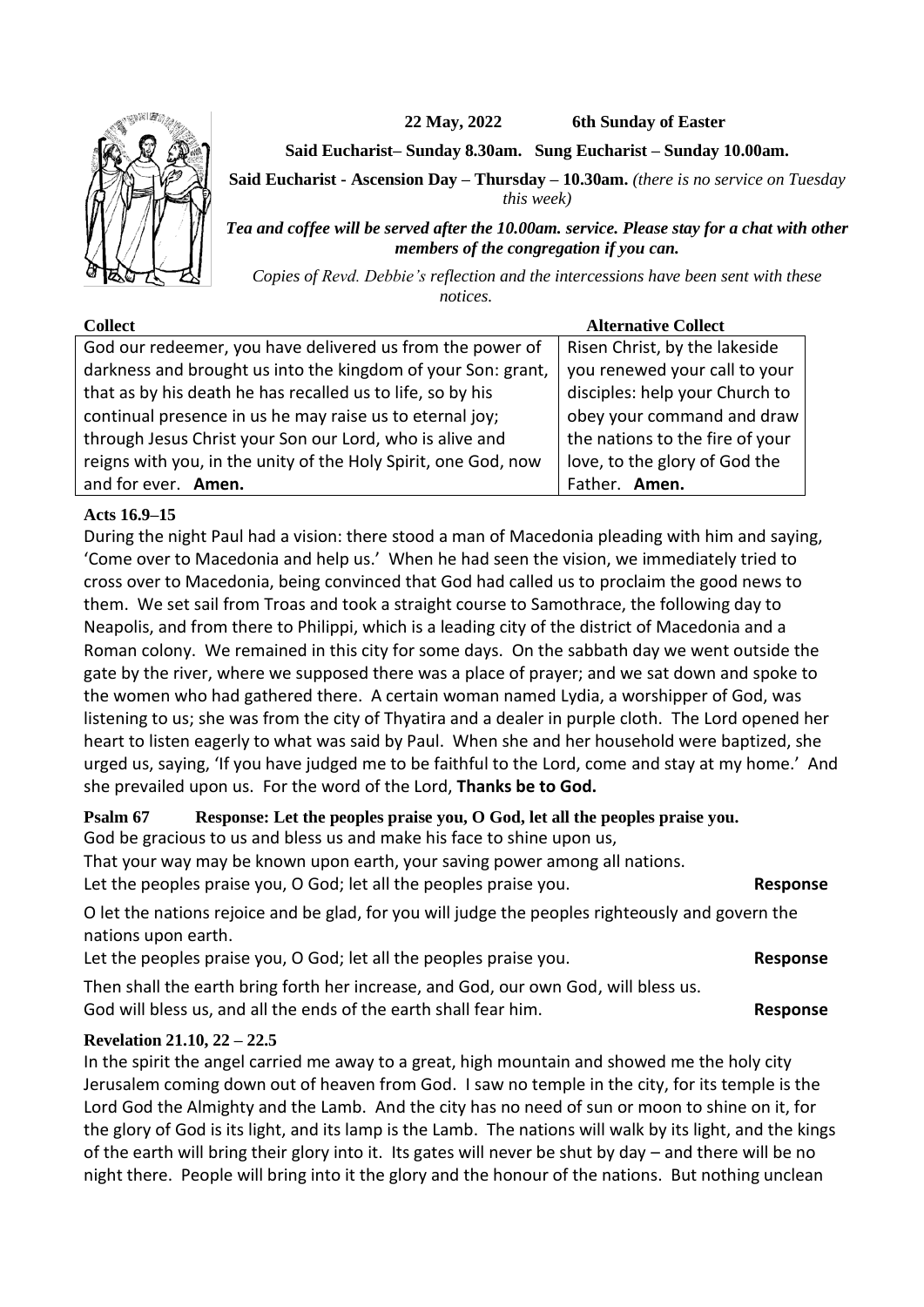will enter it, nor anyone who practises abomination or falsehood, but only those who are written in the Lamb's book of life. Then the angel showed me the river of the water of life, bright as crystal, flowing from the throne of God and of the Lamb through the middle of the street of the city. On either side of the river is the tree of life with its twelve kinds of fruit, producing its fruit each month; and the leaves of the tree are for the healing of the nations. Nothing accursed will be found there any more. But the throne of God and of the Lamb will be in it, and his servants will worship him; they will see his face, and his name will be on their foreheads. And there will be no more night; they need no light of lamp or sun, for the Lord God will be their light, and they will reign for ever and ever.For the word of the Lord, **Thanks be to God.**

# **John 14.23–29**

Jesus said to his disciples: 'Those who love me will keep my word, and my Father will love them, and we will come to them and make our home with them. Whoever does not love me does not keep my words; and the word that you hear is not mine, but is from the Father who sent me. I have said these things to you while I am still with you. But the Advocate, the Holy Spirit, whom the Father will send in my name, will teach you everything, and remind you of all that I have said to you. Peace I leave with you; my peace I give to you. I do not give to you as the world gives. Do not let your hearts be troubled, and do not let them be afraid. You heard me say to you, "I am going away, and I am coming to you." If you loved me, you would rejoice that I am going to the Father, because the Father is greater than I. And now I have told you this before it occurs, so that when it does occur, you may believe.'

# **Post Communion Prayer**

God our Father, whose Son Jesus Christ gives the water of eternal life: may we thirst for you, the spring of life and source of goodness, through him who is alive and reigns, now and for ever. **Amen.**

# *Forthcoming Activities and Events at St. Michael's*

# **MUSIC NOTES – MAY 22nd from Stephen Wilcox**

**Organ alphabet – S is for Spain**

**Organ prelude:** Antonio de Cabezón – *Beata viscera Mariae virginis*

**Choir introit:** Juan Ponce – *De la resurrection*

**Choir communion motet:** Francisco de la Torre – *Adoramoste, Senor*

**Organ postlude:** Sebastián Aguilera de Heredia – *Registo baixo do 1<sup>o</sup> tom*

Today, with the choir, I am carrying you musically to Spain in the 16<sup>th</sup> century. At the start of the century, the "Catholic monarchs" Ferdinand and Isabella ruled over a newly united Kingdom covering modern Spain as well as substantial parts of Italy. They ruthlessly imposed Catholic uniformity, expelling or forcibly converting both Jews and Muslims, and secured alliances by marriage with both England and Portugal.

In England, this first part of the century is contemporary with the Amersham Martyrs, and it was while researching music for this year's *Martyrs' Play* that I came across the *Cancionero de Palacio* (Palace songbook), compiled by Ferdinand and Isabella's court musicians. It is a very large manuscript collection (over 400 items) of songs for choir or consort. Most are secular, but there is a section of religious items – almost all in Spanish. Both choir items today are sourced from this collection. In the spirit of the original (making sure they are understandable by congregations), we sing them in English.

*De la resurrection* is a joyful song of the resurrection, for this last Sunday of the Easter season: "Alleluia, alleluia! Sing the good news of our joy, for our Lord has risen!". *Adoramoste, Senor* ("We adore you, O Lord.") is a Eucharistic hymn.

Succeeding Ferdinand and Isabella came Charles I of Spain, also Holy Roman Emperor (as Charles V), who married Isabella of Portugal. Her musical establishment included the blind organist Antonio de Cabezón, who left a large collection of pieces for organ. *Beata viscera Mariae virginis* ("Blessed is the womb of the Virgin Mary") is a piece of free organ writing above a bass line which is the plainsong music for a Marian communion motet.